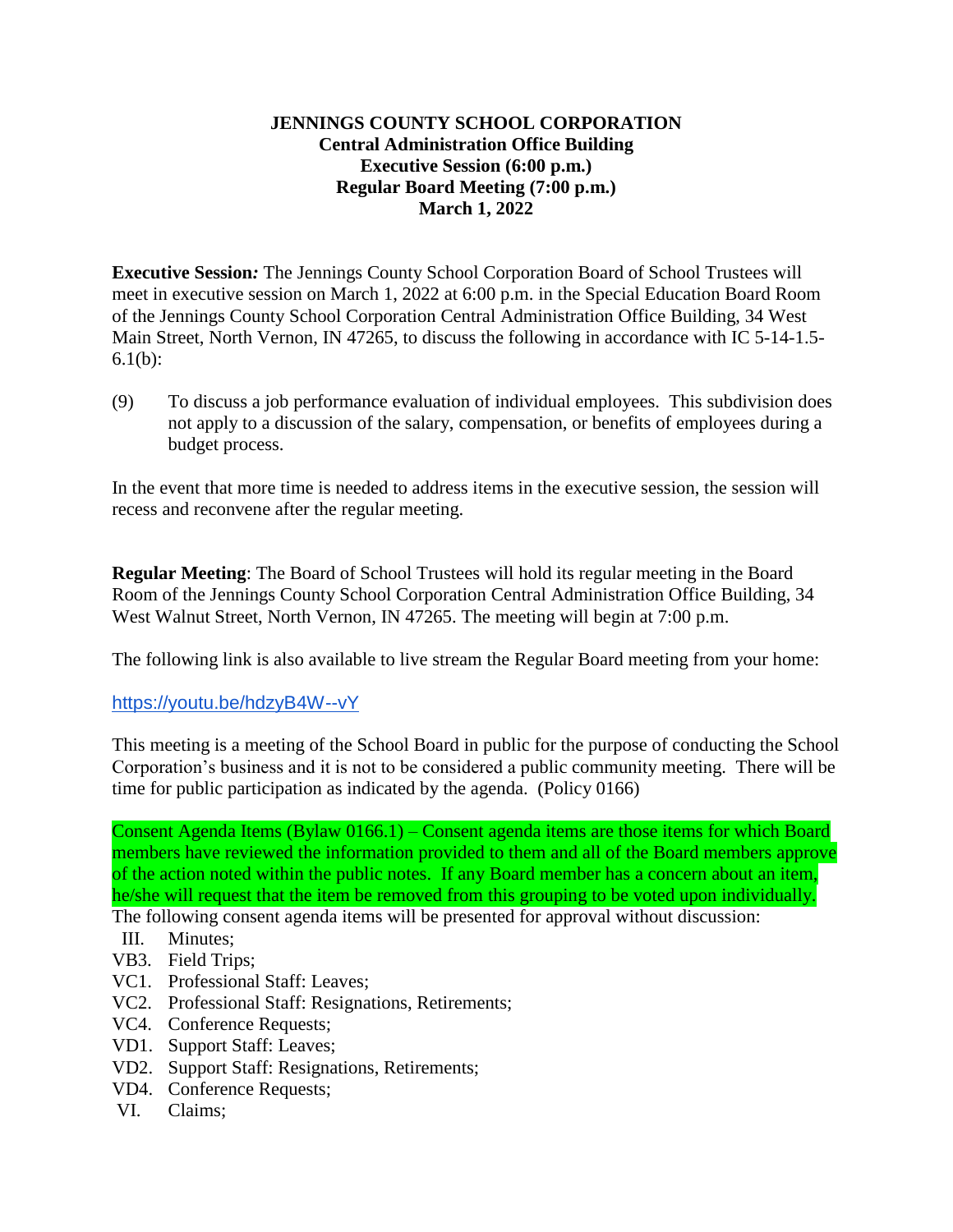Agenda Information Items – Information items are those items that the Board members are given to review. If a Board member wishes to discuss any of these items, he/she will indicate that the item(s) be removed from this grouping for discussion during the meeting.

The following information items will be shared with the Board:

VIIA1.Jennings County Redevelopment Meeting Minutes 9/16/2021.

VIIA2.Jennings County Redevelopment Meeting Minutes 12/16/2021.

## **Agenda**

- I. Pledge
	- The President will open the meeting with the Pledge of Allegiance.
- II. Consent Agenda Items
- III. Minutes of the Executive Session and the Regular Board Meeting of February 10, 2022.
- IV. Community Non-Agenda Items
	- The President will ask if anyone would like to speak on an item not on the agenda.
	- Teacher of the Year Presentation
	- Scipio Elementary Presentation
- V. New Business
	- A. NEOLA Administrative Guideline Information for the Board
		- 1. Administrative Guideline 2623, Testing Program.
		- 2. Administrative Guideline 2623A, Standardized Testing for Special Education Students.
		- 3. Administrative Guideline 5460, Graduation Requirements.
		- 4. Administrative Guideline 5895, Student Employment.
		- 5. Administrative Guideline 8462, Child Abuse or Neglect.
		- 6. Administrative Guideline 8800A, Religious Activities / Ceremonies.
		- 7. Administrative Guideline 4162A, Alcohol Testing Program for CDL Holders and Employees Who Perform Safety-Sensitive Functions.
		- 8. Administrative Guideline 5111.01, Homeless Students.
		- 9. Administrative Guideline 8500B, Meal Charge Accounts Procedures.
		- 10. Administrative Guideline 8600B, Bus Safety Procedures.
	- B. Programs (Policy 2000)
		- 1. ESSER Funds, Update
		- 2. CARES, Update
		- 3. Field Trips
	- C. Professional Staff (Policy 3000)
		- 1. Leaves
		- 2. Resignations/Retirements
		- 3. Recommendations
		- 4. Conference Requests
	- D. Support Staff (Policy 4000)
		- 1. Leaves
		- 2. Resignations/Retirements
		- 3. Recommendations
		- 4. Conference Requests